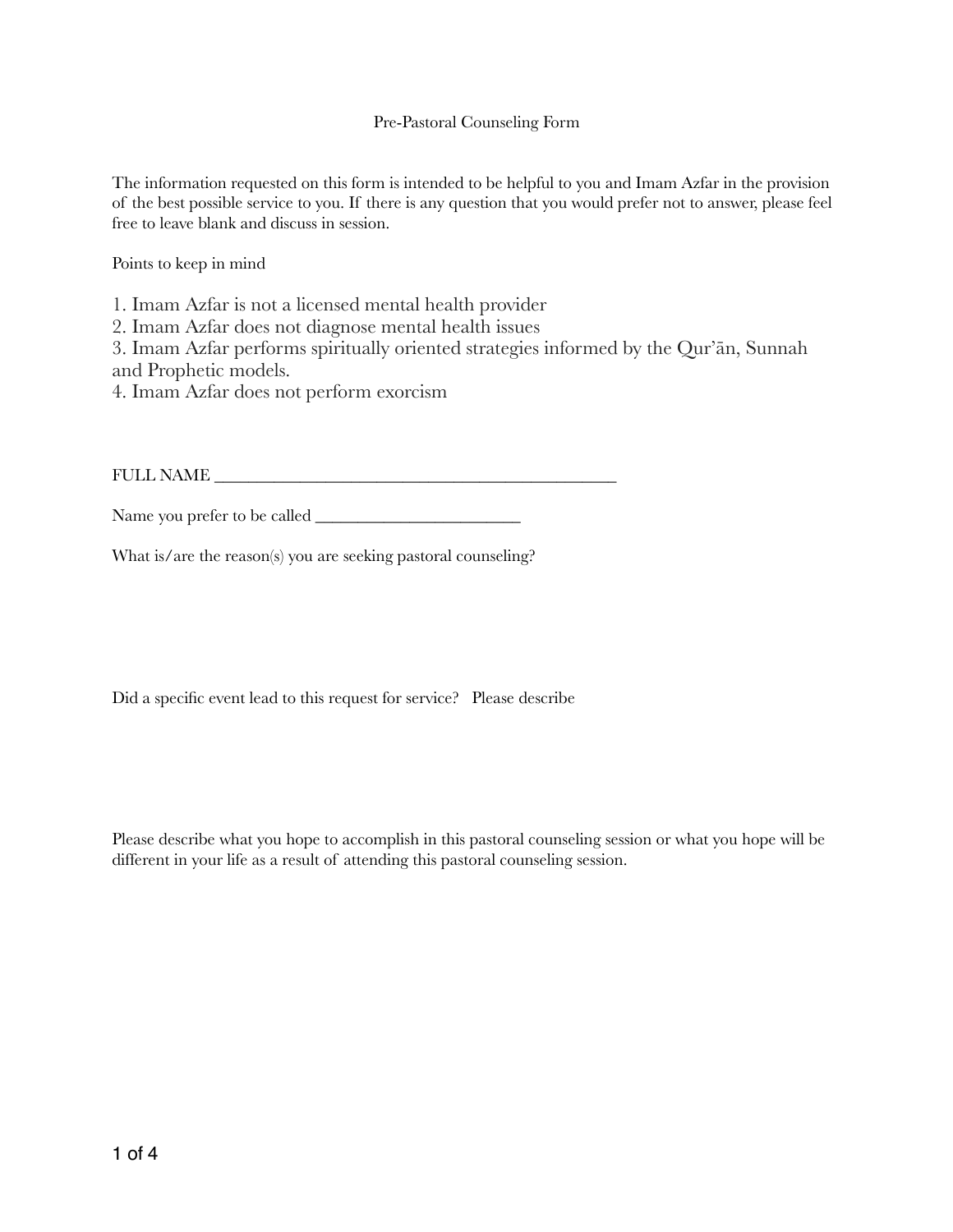How long has this problem been present?

What solutions have you tried? What were the results?

How does this problem affect your life? (0-10) **Personally** Family Life Socially Work wise

How were you referred to Imam Azfar?

Are you involved with any community based support groups? If yes, please specify

Do you have any involvement with the following people or services?

Country social worker Probation officer Adult/child protection Guardian Ad Litum

Worker's Compensation

. Do any of the following concerns contribute to your symptom(s)? (Check all that apply)

\_\_\_ Family move to a new home \_\_\_ Birth of child or sibling

\_\_\_ Fighting with spouse \_\_\_ Post-divorce adjustment \_\_\_ Financial stress

- \_\_\_ Marital unfaithfulness \_\_\_ Parenting problems \_\_\_ Spiritual problems
- \_\_\_ Death of a family member \_\_\_ Adjustment to new job \_\_\_ Adjustment to school
- \_\_\_ Law violations \_\_\_ Dishonesty \_\_\_ Career concerns/unemployment \_\_\_ Empty nest

\_\_\_ Previous therapy \_\_\_ Developmental problems \_\_\_ Suspect physical/sexual abuse \_\_\_ Known

physical/sexual abuse \_\_\_ Alcohol/Substance abuse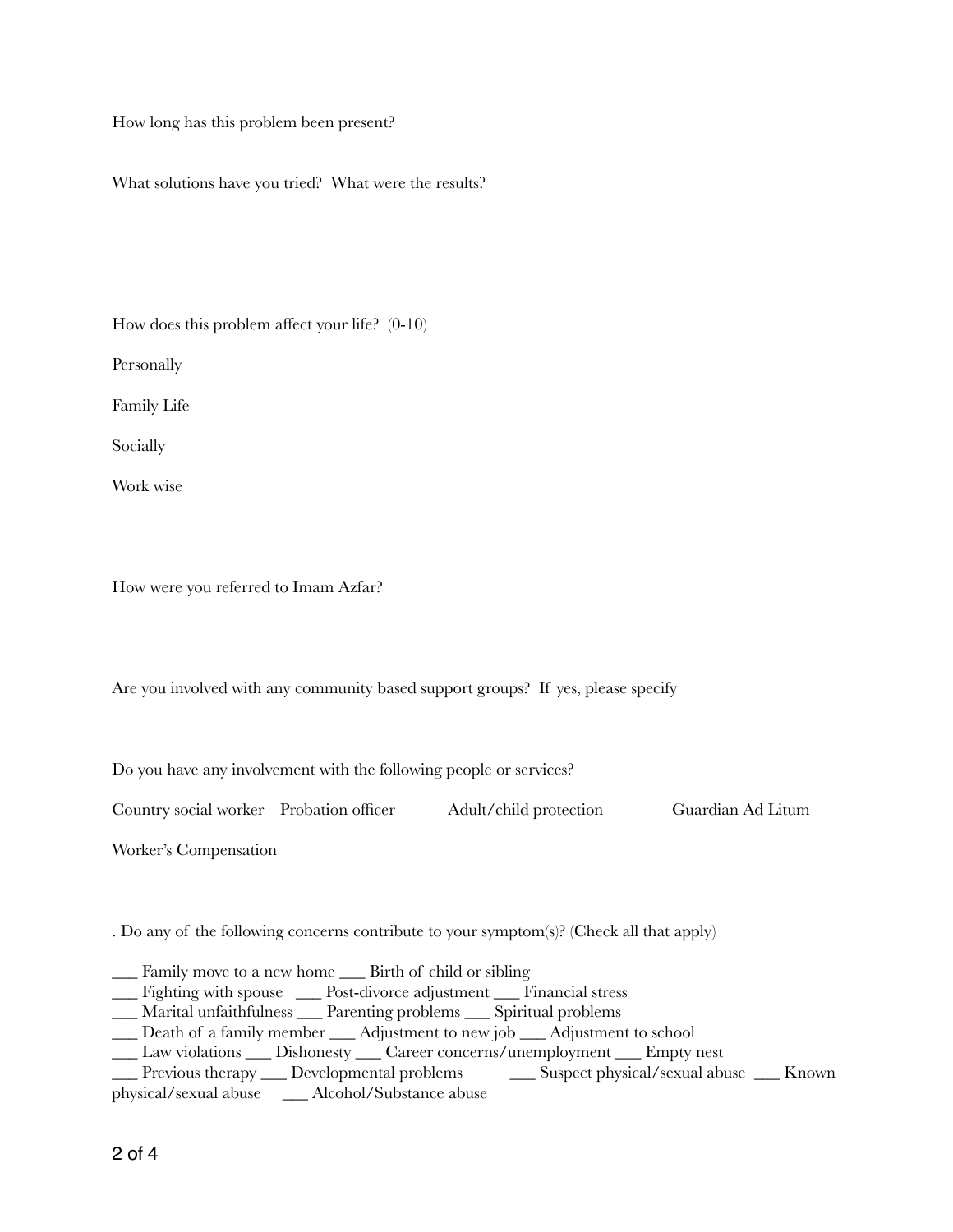\_\_\_ Compulsive gambling/spending \_\_\_ Pornography use \_\_\_ Anger/Violence \_\_\_ Other:\_\_\_\_\_\_\_\_\_\_\_\_\_\_\_\_\_\_\_\_\_\_\_\_\_\_

What has helped you manage or endure your current problem?

Please describe the people in your life that currently play a supportive, influential, or friendship role.

What interests or passions give meaning to your life?

Do you have any spiritual beliefs or practices that are important to you ? Yes No If yes, please explain:

What aspects of your culture, heritage, or ethnicity would you like Imam Azfar to be aware of?

Please list those who you consider part of your immediate family and/or your current household.

Name Age Relation to you Living with you?